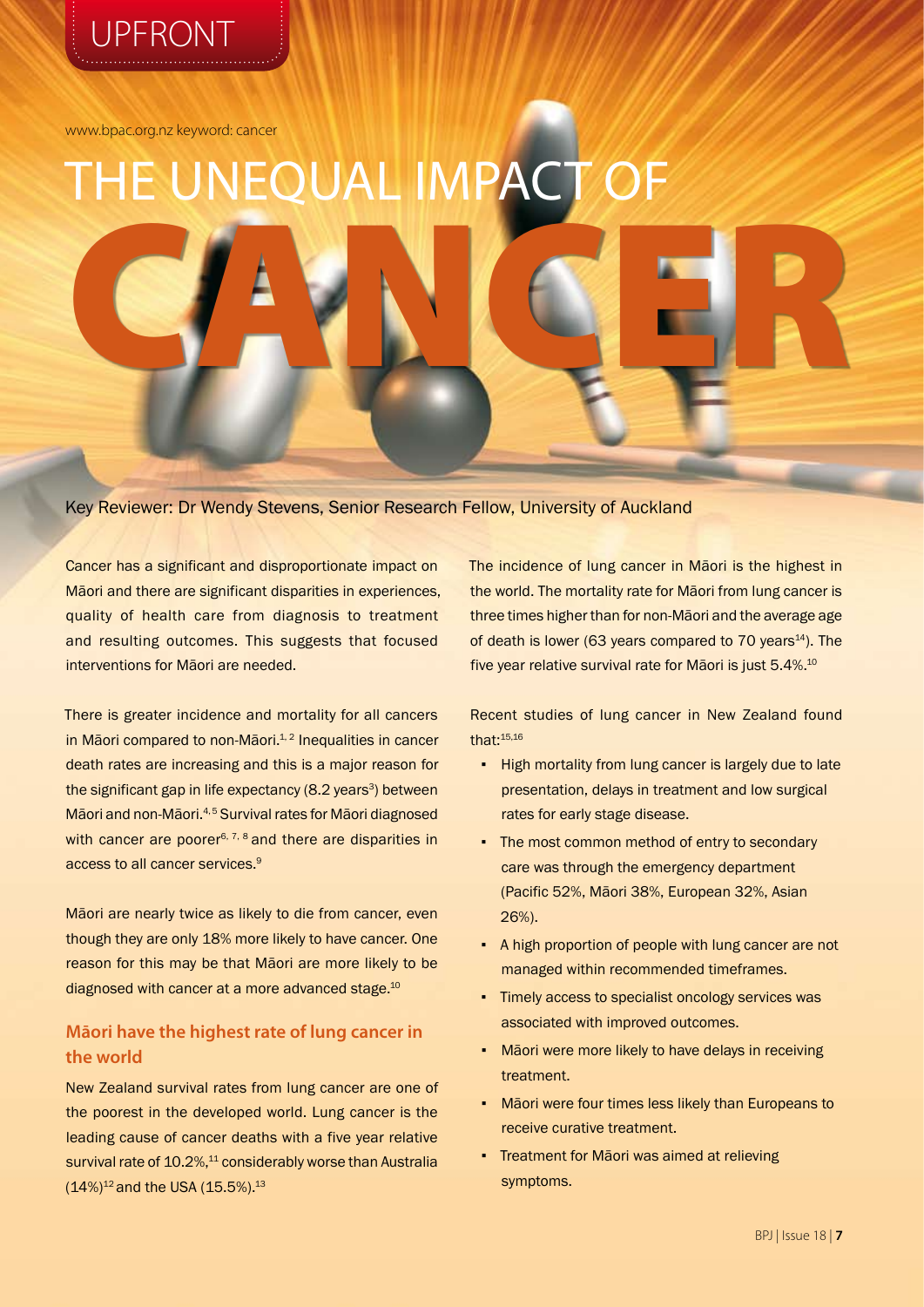The high proportion of patients with lung cancer entering secondary care through the emergency department suggests that access barriers (e.g. financial, cultural, geographic) may still exist in the primary care sector. However, there may be other factors influencing late presentation such as patient fear. Presentations to the emergency department are associated with severe presenting symptoms, late stage disease, and Māori and Pacific ethnicity. The differences between Māori and non-Māori in types of treatment received may reflect the stage of cancer at presentation and higher rates of comorbidity (e.g. renal disease, cardiovascular disease) for Māori, which would preclude the use of curative treatments.

Planning and efforts to eliminate barriers, improve access and ensure earlier presentation to primary care services along with timely appropriate referral to secondary services when necessary, is required. An increase in the early detection of lung cancer and subsequent treatment would have an immediate benefit to the patient and their whānau.

 $G$ BPJ 13 – Improving Māori health detailed the following practical solutions that can be used to assist in eliminating disparities in your practice:

# 1. Plan to improve Māori health

Change does not happen by accident, it needs to be planned.

# 2. Set realistic practice goals

You don't have to change everything at once. Prioritise and develop achievable goals that can be measured.

The first goal may be as simple as correctly recording ethnicity or smoking status.

# 3. Invest time in establishing relationships

Invest time in building trusting therapeutic relationships with patients and whānau.

An effective therapeutic relationship may mean that patients are more likely to attend regularly, enabling identification of early symptoms such as persistent cough.

#### 4. Engage patients in their health issues

Consider each contact as an opportunity to educate and engage patients in their health care and address wider issues.

Encouraging young Māori not to start smoking and offering smoking cessation advice for those that do smoke are important factors in reducing the incidence of lung cancer.

# 5. Agree on realistic patient-centred health goals

Break up the health issue into manageable pieces. Agree on achievable treatment goals, activity goals and lifestyle changes.

Encouraging a smoke-free environment at home may be the first step towards smoking cessation.

#### 6. Make it easy for patients to come back

Give patients a reason and create an expectation to return. Use reminders. Make the environment welcoming. Offer solutions for any barriers that may exist. Ensure you validate their attendance, encourage and arrange for them to return.

Not every presentation of cough in a patient who smokes will be cancer, but it is useful to let patients know that cough is an important symptom in smokers, without being judgemental.

#### 7. Form partnerships

Find out who is taking responsibility for a patient's healthcare – it may be another whānau member.

Involve Māori health providers and encourage community initiatives e.g. smoke free marae. Cancer is a whānau condition.